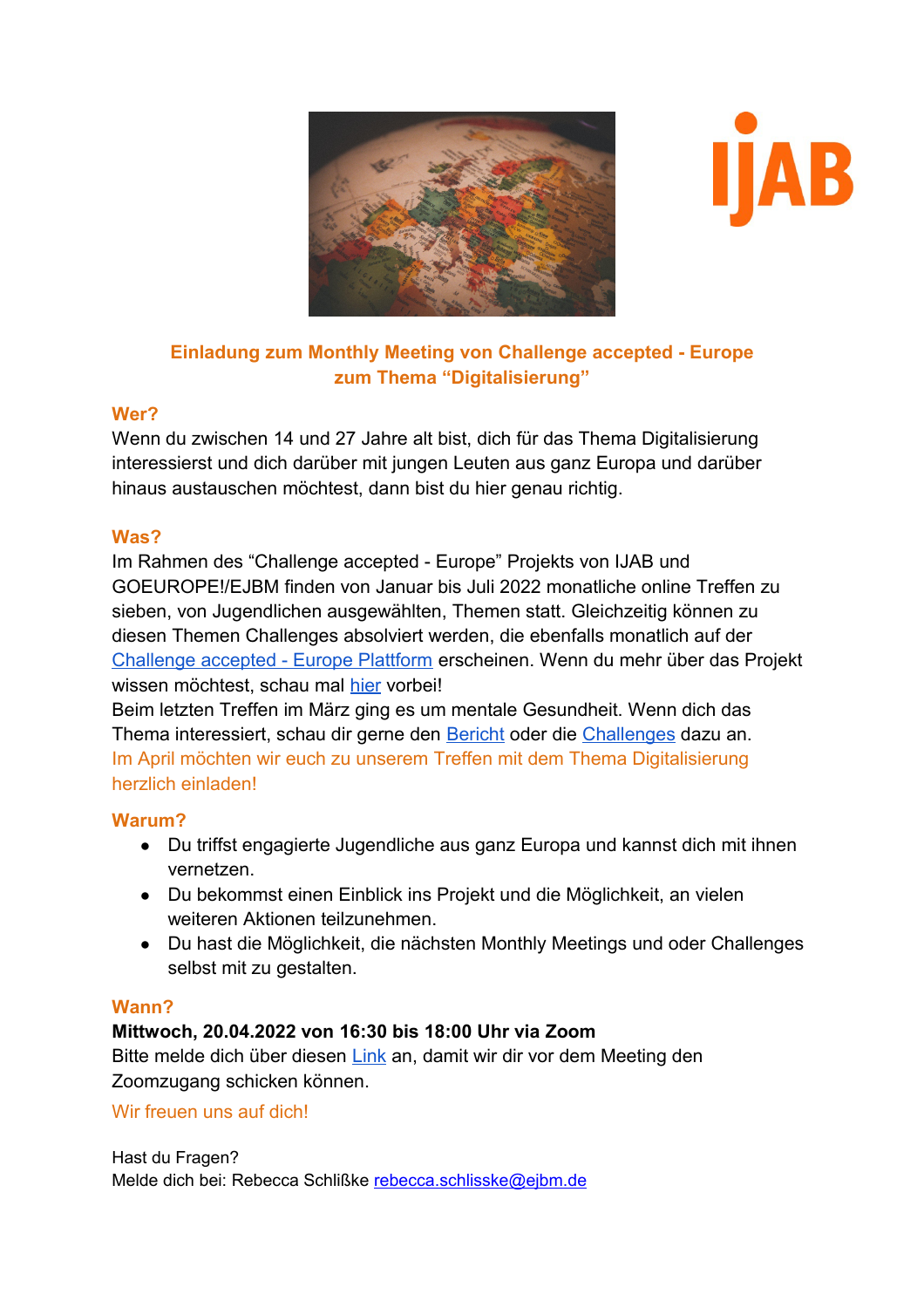



#### **Invitation to the Monthly Meeting of Challenge accepted - Europe** on the topic of "Digitalisation

#### **Who?**

If you are between 14 and 27 years old, interested in the topic of digitalisation and want to exchange ideas with young people from all over Europe and beyond, then this is the right place for you.

## **What?**

As part of the [Challenge accepted - Europe Plattform](http://www.youthchallenge.eu/) project by IJAB and GOEUROPE!/EJBM, monthly online meetings on seven topics selected by young people will take place from January to July 2022. At the same time, challenges can be completed on these topics, which will also appear monthly on the Challenge accepted - Europe platform. If you want to know more about the project, have a look here: [hier](https://ijab.de/aktuelle-beitraege-zu-challenge-accepted-europe/was-bisher-geschah)!

The last meeting in March was about mental health. If you are interested in this topic, please have a look at the report or the challenges.

In April, we would like to invite you to our meeting with the topic of digitalisation!

## **Why?**

You will meet committed young people from all over Europe and you can network with them. You will get an insight into the project and the opportunity to participate in many other activities.

You will have the opportunity to help shape the next Monthly Meetings and Challenges.

## **When?**

#### **Wednesday, 20.04.2022 from 16:30 to 18:00 via Zoom**

Please register via this [Link](https://forms.gle/RF98sRviiLagjQJk9) so that we can send you the Zoom access before the meeting.

We look forward to seeing you!

Any question? Please contact: Rebecca Schlißke [rebecca.schlisske@ejbm.de](mailto:rebecca.schlisske@ejbm.de)